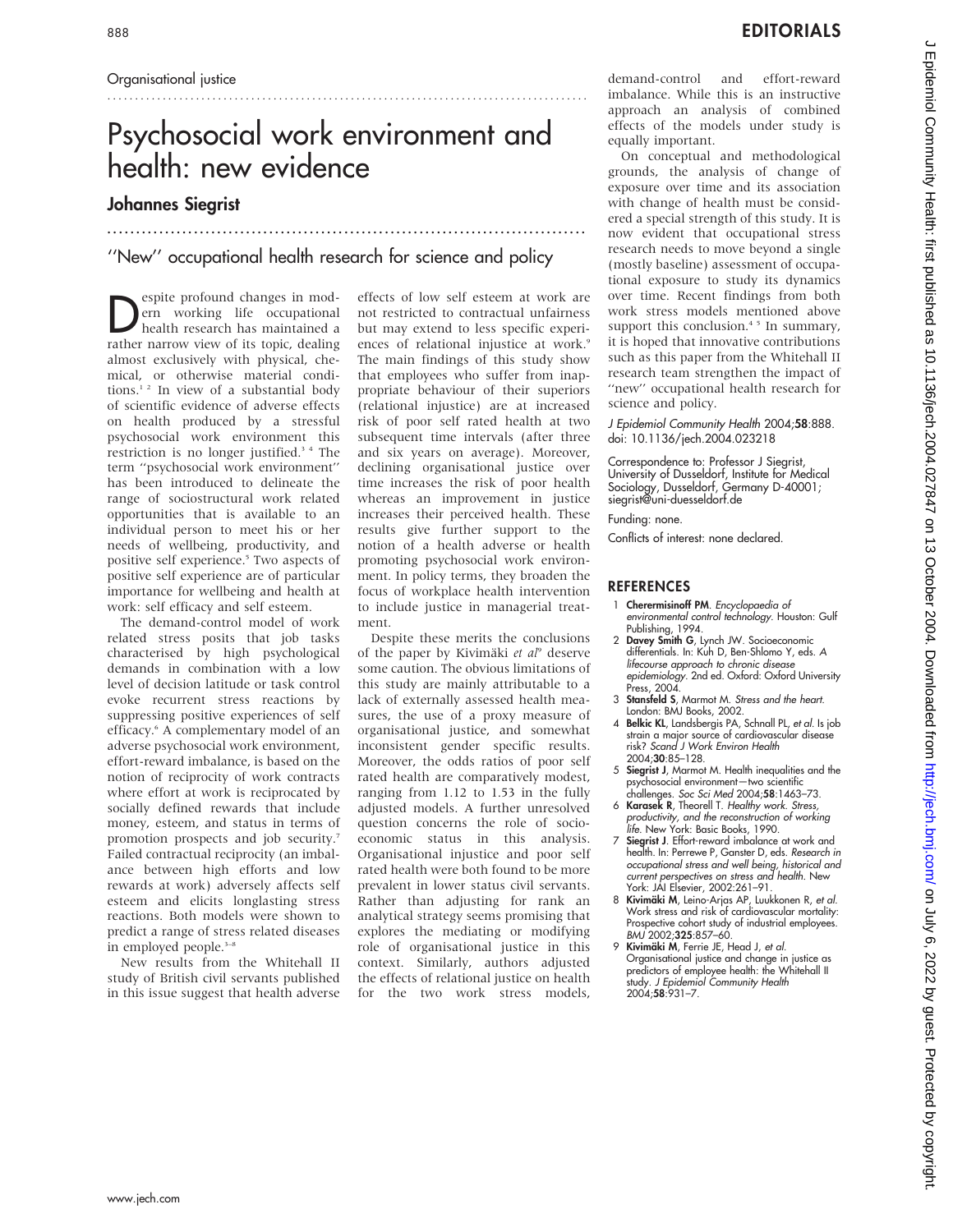#### Sexual health

## The promiscuous 10%?

## Mark A Bellis, Karen Hughes, John R Ashton

A high price is paid by ignoring the needs of the promiscuous 10%

...................................................................................

Ith few exceptions every month uncovers more evidence of the declining sexual health of the UK population. $12$  Levels of chlamydia have more than doubled in the past 10 years,<sup>1</sup> nearly forgotten infections such as syphilis have returned to plague new generations<sup>3</sup> and overall, sexually transmitted infections (STIs) are higher than at any time since the National Health Service began in 1948.<sup>4</sup> Furthermore, while some reductions have been made in teenage pregnancy rates, these have been modest and still leave the UK with one of the highest rates in Europe.<sup>5</sup> By and large our attempts to avoid a sexual health crisis and, more recently, to manage it have failed.

At the core of this crisis is an unwillingness to engage with the ''promiscuous'' 10%; a significant group of people who have multiple sexual partners, may have started sex early in life, and may even access paid sex and pornography. For instance, one in ten young people have had sex at 14 or younger.6 Such individuals who have sex at an earlier age are less likely to use condoms at sexual initiation, are more likely to become pregnant earlier,<sup>6</sup> and accumulate more sexual partners per year.7 Changing their behaviour is central to improving sexual health but these individuals are rarely the principal consideration when developing interventions. For instance, school based sex education is the main source of information on sex issues for young people.<sup>6</sup> Evidence suggests that early sex education does not encourage early sexual activity8 but is central to young people obtaining appropriate information on sex, sexual health and relationships along with the skills required to manage these.<sup>9</sup> However, with the exception of some biological details, sex education effectively remains outside of the national curriculum for England. Decisions on when, what, and how much sex education (if any) is delivered are made largely within each school. Thus, at national levels the choice to guarantee the delivery of high quality sex education is evaded, often to avoid offence to a sensitive but vocal minority. Equally at a local level the same individuals steer teachers and governors away from the needs of the promiscuous 10% and paradoxically towards the wishes of those relatively unaffected by the sexual health crisis. The result can be little or irrelevant sex education, delivered by embarrassed teachers after many children have become sexually active.

.......................................................................................

The irony of sexual health interventions accommodating those least affected, rather than those most at risk, continues outside of schools. Among UK adults, around one in ten women have had at least two sexual partners concurrently in the past 12 months and for men this rises to nearly one in eight.<sup>10</sup> Such behaviour is regularly the focus of television, film, and other forms of media content but in general without reference to sexual health. In the United States, (a source of broadcast content for many countries), 64% of general television programmes contain some form of sexual activity, yet just 15% deal with sexual health.<sup>11</sup> Equally in the UK, adverts use strong sexual imagery to sell everything from alcohol to cars. However, the condom is practically never seen unwrapped by a well toned man or a half naked woman.<sup>12</sup> Despite around half of the sexually active adult population using them, $13$  portrayals of condoms remain limited to the cold or the comedic. Overall, adverts and programmes seem unwilling to deal with sexual health issues. Those that try often suffer a backlash from the vocal minority who seem accepting of widespread sexual innuendo but critical of media addressing sexual health through the same mechanisms. Recently, for example, in the UK a billboard advertisement for Durex used inflated condoms to spell out the words Roger More and was banned after just a few complaints.14 However, advertising regulations<sup>15</sup> should only prevent messages or images that may cause serious or widespread offence. Overall, UK advertising and programme content avoid condoms, negotiation of safe sex, and other aspects of sexual health. In doing so they may reduce complaints from the more sensitive but only at the expense of safer sex featuring as a facet of promiscuous behaviour.

The results of not engaging the promiscuous now include 10% of sexually active UK adults having had a sexually transmitted infection and around 13% of the general population having visited a genitourinary medicine (GUM) clinic.<sup>16</sup> Among those with higher numbers of sexual partners the figures are even worse with over one in five individuals who have had 10 or more sexual partners having been to a GUM clinic.<sup>17</sup>

In fact, sexual health services, in particular GUM services, may be the first place promiscuous individuals receive information they regard as relevant. All too often this comes after they have been infected with a STI or found themselves unintentionally pregnant. However, GUM clinics in the UK remain grossly under-resourced to work with these individuals, to change their sexual practice, and to explore the infection status and sexual practice of their contacts.18 As a result the same individuals return for treatment with new infections often after acquiring new unprotected sexual contacts.<sup>19</sup> Thus, over three quarters of GUM attendees in London have had a previous STI<sup>20</sup> and almost a quarter of 12 to 15 year olds presenting at GUM clinics with gonorrhoea return to services with another episode of the disease within 12 months.<sup>18</sup>

It seems that even in specialist settings there is not enough time and resource to meet the needs of the 10% and denigrating opinion about their behaviour makes them unlikely to complain publicly. Consequently, increasing waiting lists at GUM services mean that in the UK nearly half of STIs are now first diagnosed in primary care.<sup>21</sup> However, it is at least questionable how well general practitioners are prepared to tackle the needs of the promiscuous 10%, to discuss their sexual practice, and advise on protecting their own and their partners' sexual health.<sup>22</sup> For instance, nearly 5% of adult males in the UK have paid for sex<sup>10</sup> and both prostitutes and clients are more likely to have high numbers of sexual partners and be at heightened risk of  $STIs.<sup>23,24</sup>$ Discussion of such risk taking is unlikely as personal conflicts between generations, sexualities, and even religious beliefs inhibit communication not just in schools and the media but also between health professionals and the more promiscuous. As a result issues such as prostitution are addressed largely as judicial problems instead of as public health concerns.

The promiscuous 10% could access sexual health information on the internet. The medium is already strongly associated with sex and in just one month almost a quarter of all home internet users in the UK will access pornography, with a quarter of these being students.<sup>25</sup> Furthermore, those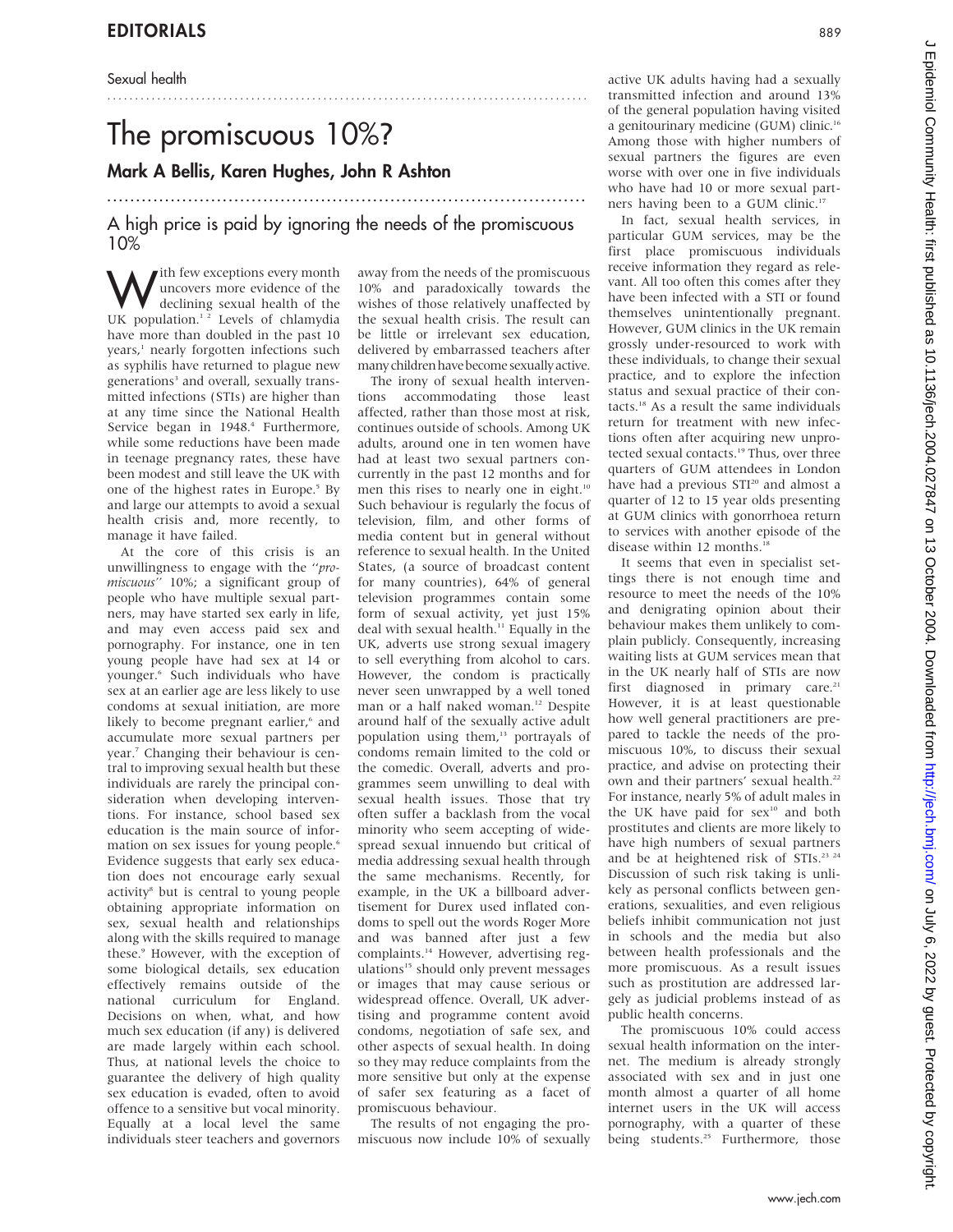using the medium to find sexual partners take more sexual risks<sup>26</sup> and, in the case of young people, start sex earlier.<sup>27</sup> Many good sexual health sites are already available. However for the young, protective filters on home computers sensibly bar access to pornography but incidentally often bar access to safer sex sites as well.<sup>28</sup> Parents can change web browsers to allow access to safe sex sites but this requires a sexual health dialogue between parent and child. All too often this dialogue is absent especially for those who have started sex or even an interest in sex early.<sup>6</sup>

In reality of course there is no specific promiscuous 10% as many individuals move in and out of polygamy, serial monogamy, long term monogamy, and even abstinence. However, meeting the needs of the most sexually active, whatever the terminology, lies in giving more consideration to their needs when planning educational curriculums, media campaigns, and health interventions. With some areas seeing one in ten young people with a STI<sup>29</sup> perhaps a greater level of statutory, pertinent, and timely sex education is now required despite the complaints of a few. More realistic portrayals of sex, condom use, and safer sex practice in the media may again upset a few but may also help counter the sexual innuendo that currently promotes promiscuity but provides no hint of safe sex behaviour. Perhaps even the occasional advert could suggest that condoms, not just aftershave or the right jeans, may help improve your sex life. The price for this will undoubtedly be complaints from a few individuals who find open discussion of sex and sexuality difficult to condone. However, with spiralling numbers of STIs and continuing unwanted pregnancies the price of ignoring the needs of the promiscuous 10% will be far greater.

### J Epidemiol Community Health 2004;58:889–890. doi: 10.1136/jech.2004.027847

## ......................

## Authors' affiliations

M A Bellis, K Hughes, Centre for Public Health, Liverpool John Moores University, UK J R Ashton, Government Office North West, UK

Correspondence to: Professor M A Bellis, Director, Centre for Public Health, Liverpool John Moores University, 8 Marybone, Liverpool L3 2AP, UK; m.a.bellis@livjm.ac.uk

Accepted for publication 2 August 2004

#### Funding: none.

Conflicts of interest: none declared.

#### **REFERENCES**

- 1 Health Protection Agency. Epidemiological data—sexually transmitted infections. London, Health Protection Agency, 2004 (http:// www.hpa.org.uk/infections/topics\_az/ hiv\_and\_sti/epidemiology/sti\_data.htm).
- 2 Donaldson L. Health check on the state of public health: annual report of the Chief Medical Officer 2003. London: Department of Health, 2004.
- 3 Bellis MA, Cook P, Clark P, et al. Re-emerging syphilis in gay men: a case-control study of behavioural risk factors and HIV status. J Epidemiol Community Health 2002;56:235–6.
- 4 Terrence Higgins Trust. Shifting the balance of power in the NHS: modernising HIV and sexual health services. London: Terrence Higgins Trust, 2002.
- 5 UNICEF. A league table of teenage births in rich nations, Innocenti Report Card no 3. Florence: Unicef, 2001.
- 6 Wellings K, Nanchahal K, Macdowall W, et al. Sexual behaviour in Britain: early heterosexual experience. Lancet 2001;358:1843–50.
- 7 Bellis MA, Hughes K. Sexual behaviour— European perspectives on the role of substance<br>use. In: Calafat A, Fernandez C, Juan M, *et al.* Enjoying the nightlife in Europe—the role of moderation. Valencia: IREFREA, 2003.
- 8 Dickson R, Fuller D, Eastwood A, et al. Preventing and reducing the adverse effects of unintended teenage pregnancies. Effective Health Care Bulletin 1997;3:1–12.
- 9 House of Commons Health Committee. Sexual health. Third report of session 2002–03. London: The Stationery Office, 2003.
- Johnson AM, Mercer CH, Erens B, et al. Sexual behaviour in Britain: partnerships, practices, and HIV risk behaviours. Lancet 2001;358:1835–42.
- 11 Kunkel D, Biely E, Eyal K, et al. Sex on TV 3: a biennial report to the Kaiser Family Foundation.
- Santa Barbara: University of California, 2003. 12 Bellis MA, Ashton JR. The sexual health of boys and men. BMJ 2000:320:643.
- 13 National Statistics. Contraception and sexual health 2002. London: Department of Health, 2003.

#### 14 BBC. 'Offensive' condom ad banned, 21 May 2003.http://news.bbc.co.uk/1/hi/health/ 3046247.stm(accessed 20 Nov 2003).

- 15 Committee of Advertising Practice. The British code of advertising, sales promotion and direct marketing. London: Committee of Advertising Practice, 2003.
- 16 Fenton KA, Korovessis C, Johnson AM, et al. Sexual behaviour in Britain: reported sexually transmitted infections and prevalent genital Chlamydia trachomatis infection. Lancet 2001;358:1851–4.
- 17 Johnson AM, Wadsworth J, Wellings K, et al. Sexual attitudes and lifestyles. Oxford: Blackwell Scientific, 1994.
- 18 PHLS Communicable Disease Surveillance Centre. Sexual health in Britain: recent changes in high-risk sexual behaviours and the epidemiology of sexually transmitted infections including HIV. London: PHLS Communicable Disease Surveillance Centre, 2002.
- 19 Hughes G, Brady AR, Catchpole MA, et al. Characteristics of those who repeatedly acquire sexually transmitted infections: a retrospective cohort study of attendees at three urban sexually transmitted disease clinics in England. Sex Transm Dis 2001;28:379-86.
- 20 Filipe EM, Strauss SB, Beck EJ, et al. Sexual behaviour among London GUM clinic attenders: implications for HIV education. Int J STD AIDS 1994;5:346–52.
- 21 Cassell JA, Brook MG, Mercer CH, et al. Treating sexually transmitted infections in primary care: a missed opportunity? Sex Transm Infect 2003;79:134–6.
- 22 Stead ML, Brown JM, Fallowfield L, et al. Lack of communication between healthcare professionals and women with ovarian cancer about sexual issues. Br J Cancer 2003;10:666–71.
- 23 Moore S. Characteristics, attitudes and risk behaviours of Australian men who visit female sex workers. Venereology 1999;12:7-14.
- 24 Coughlan E, Mindel A, Estcourt CS. Male clients of female commercial sex workers: HIV, STDs and risk behaviour. Int J STD AIDS 2001;12:665–9.
- 25 BBC. Britons drawn to online porn, 10 Aug 2001.http://news.bbc.co.uk/1/hi/sci/tech/ 1484003.stm (accessed 1 Aug 2004).
- 26 Benotsch EG, Kalichman S, Cage M. Men who have met sexual partners via the Internet: prevalence, predictors, and implications for HIV prevention. Arch Sex Behav 2002;31:177–83.
- 27 McFarlane M, Bull SS, Rietmeijer CA. Young adults on the internet: risk behaviors for sexually transmitted diseases and HIV. J Adolesc Health 2002;31:11–16.
- 28 Hughes K, Bellis MA, Tocque K. Information and communications technologies in public health: tackling health and digital inequalities in the information age. Liverpool: Centre for Public Health, Liverpool John Moores University, 2002.
- 29 Department of Health. A pilot study of opportunistic screening for Chlaymdia trachomatis infection in England (1999–2000). London: Department of Health, 2002.

to know how best to respond to requests for help.

A workshop organised by the International Committee of the Faculty of Public Health (FPH) in November 2003 has now addressed this very issue.<sup>4</sup> This paper describes the health service needs presented at the workshop by representatives from the Department for International Development (DFID), World Health Organisation (WHO), International Non-Governmental Organisations (INGOs) and, most importantly, Iraq's Ministry of Health. We will also consider current responses and how professional public health bodies from around the world might

Iraq

# Rebuilding health care in Iraq

## Andrew S Furber, Paul Johnstone

## Advocacy and technical support required to support professional colleagues in Iraq

...................................................................................

The effects of three wars within 25<br>
years,<sup>1</sup> a decade of international<br>
sanctions,<sup>2</sup> and a brutal regime have<br>
had tragic consequences on Iraq's health he effects of three wars within 25 years,<sup>1</sup> a decade of international sanctions,<sup>2</sup> and a brutal regime have

system and on the health of the Iraqi people.3 While the scale of these problems is becoming clearer, it has been difficult in the current security situation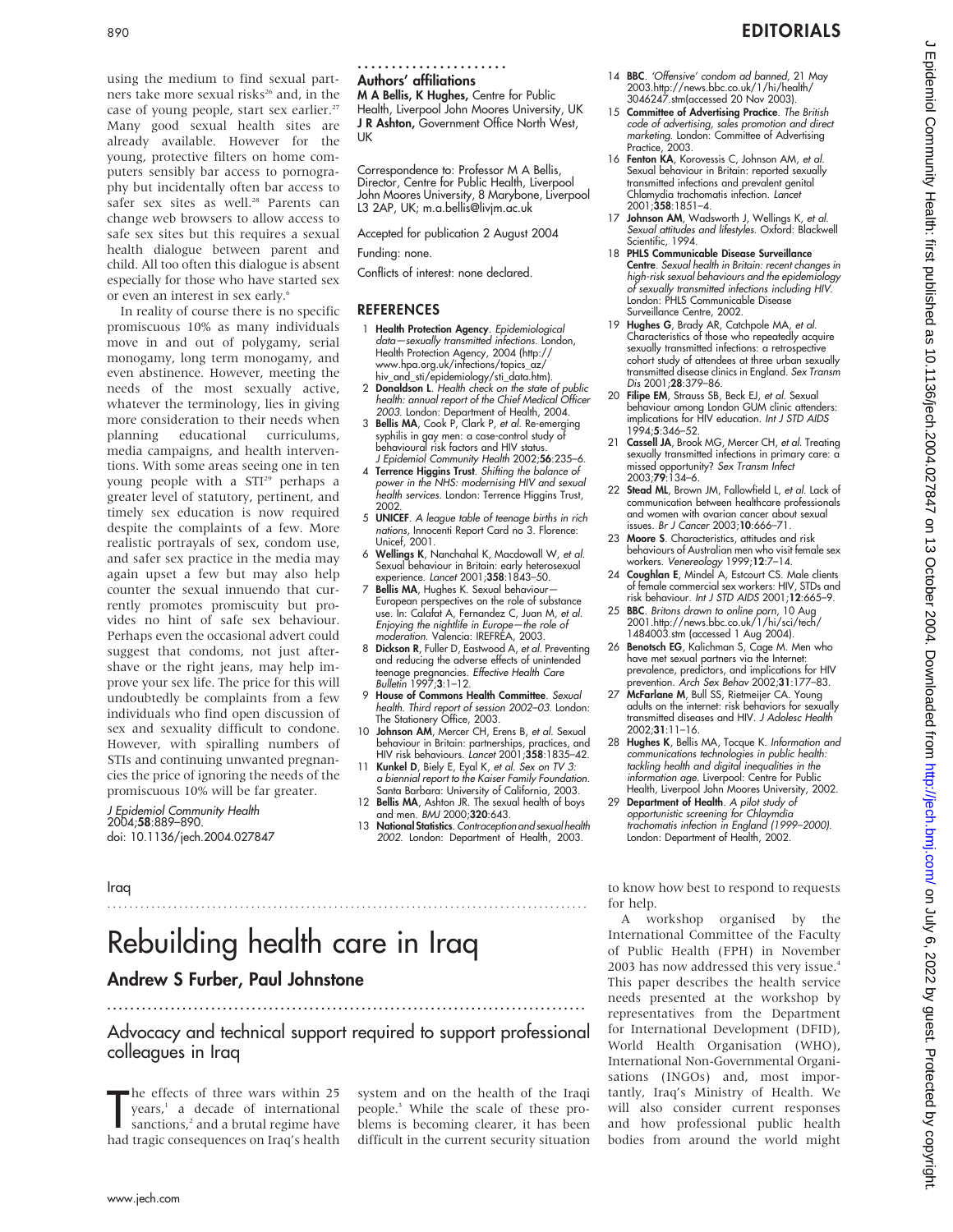contribute to the development of Iraq's health sector.

The priority health service needs of Iraq where professional public health organisations could usefully contribute fall into four broad areas: communicable diseases, primary care development, health management, and public health training. These areas were identified as being of key importance by the participants at the workshop with recent experience in Iraq and concur with the assessment of the Iraqi Ministry of Health<sup>5 6</sup> and findings of the donor meeting in Madrid.<sup>7</sup>

The potential for the outbreak of infectious diseases is clear and immediate. The cold chain for the delivery of vaccines has broken down in many parts of the country.8 Primary care facilities are often not administering the immunisation programme in an efficient manner—and even where facilities are functional staffing remains variable.<sup>9</sup> Such disruption will also affect other communicable disease control programmes such as that for tuberculosis. Water supply and sanitation are poor, especially in parts of the country where fighting was the fiercest, resulting in episodes of watery and bloody diarrhoea. The incidence of diarrhoeal disease has been reported to have doubled in some areas of the country.10 The causes of these cases are often unknown as laboratory facilities are still not functioning in a way that permits microbiological diagnosis. Laboratories have suffered from systematic looting and therefore lack basic equipment. Clinical reporting from primary care facilities remains inadequate to properly monitor patterns of infectious disease. However, despite all this there have been no major outbreaks of infectious disease reported, according to Tim Healing, a microbiologist working for WHO. This is probably attributable to the basic clinical skills of Iraqi healthcare workers and the prioritisation of communicable disease control by NGOs and WHO. While a public health catastrophe has thus far been averted, the dangerous conditions still exist that would allow for serious outbreaks of communicable disease.

While primary care facilities are improving, it is clear that many remained poorly staffed and inadequately equipped. At the FPH workshop, Linda Doull, Health Advisor from the INGO Merlin, described their programme for the re-establishment of primary care facilities. While this has had some success (showing that it remains possible to see improvement even in difficult security situations), there is still a long way to go. Merlin has been able to distribute emergency health kits, water storage equipment, chlorine tablets, and health promotion leaflets.10 Although such process indicators are encouraging, outcomes are more difficult to measure. Good outcomes from such programmes will be reduced by the on-going security problems. Many parts of the country do not have similar primary care support programmes.

Retaining the central role of primary care is part of the challenge of managing Iraq's health system.<sup>11</sup> A health system based on primary health care remains an effective approach in resource constrained settings.<sup>12</sup> The Ministry of Health in Iraq has yet to set a vision for the future of the country's health system, according to Jürgen Schmidt, Health Advisor with DFID. While broad targets have been set in terms of, for example, electricity and water supply, it seems that no objectives have been set for reconstruction within the health sector. This leads to reluctance from the donors to become involved in long term investment in this sector and is compounded by weak management capacity within Iraq, both at central and governerate levels.\*

The causes of this lack of management capacity are complex, but it is clear that there is a key training need<sup>11</sup> and a priority area identified by WHO.<sup>13</sup> The effects of the wars, the sanctions, and the restrictive regime have meant that most health administrators and healthcare workers who have remained within the country have had little professional development over the past 15 years or so.<sup>14</sup> Medical libraries, where they still exist, are stocked with out of date journals and text books. Internet access remains poor for most health professionals resulting in limited access to online resources. Postal and courier services are either unreliable or absent making it difficult to mail resources. Providing training within the country currently represents a significant security risk for both trainer and trainee.<sup>15</sup> While there are important training needs within all specialist areas, it is clear that during a postwar period of development and investment the need for skills in public health and health systems management are particularly urgent. Another pressing need is for a rapid expansion of nursing capacity, which is currently inadequate at all levels. There is an important opportunity for professional nursing organisations to ensure this area is not neglected.

The expectation of the people of Iraq for the rapid development of health services is important and needs to be recognised. However, it is unlikely that these expectations will be met in the short term. It is also possible that these aspirations are distorting the donor response. There is evidence, for example, that funds have been allocated to the reconstruction of metropolitan hospitals ahead of primary care development.<sup>2</sup> This is probably in part attributable to the need to have some highly visible health projects both for the Iraqi people and the international media. In reality Iraq must aim for the health system of a middle income country in the short term and leave ambitions for an expensive technology based service until a later date. Managing these expectations and demonstrating important health improvements achieved through primary care development will be an important role for public health practitioners.

A major issue that affects existing health services and any efforts to develop them is that of security. While acknowledging the extreme difficulty faced by the occupying forces, it is nevertheless lamentable that health services were not better protected.<sup>16</sup> The maintenance of essential services is a responsibility of the occupying powers. A political solution is required to bring the long term stability required to fully develop the country's health services. Making this link clear to governments and pressing them for action will be an important advocacy role for health professionals. The current security situation makes travel to Iraq for expatriates extremely hazardous and in most cases inadvisable. Therefore, while not ideal, most training initiatives for Iraqi health professionals will need to be done either remotely or out of country.

Given these pressing needs and the important constraints we have described, what is the best way to support professional colleagues in Iraq? The FPH International Committee's Workshop identified two broad areas for action: advocacy and technical support. Advocacy from professional organisations can be an important influence when there is a widespread public perception that government actions may be driven more by domestic political considerations than the needs of the Iraqi people. Particularly in the period before a democratic government becomes established in Iraq, advocacy can be a way of ensuring that the human rights of the Iraqi population are given the highest priority by those in authority. The Faculty of Public Health and other professional bodies can have an important role in influencing the response to postwar Iraq. In particular it needs to be made clear that there is a humanitarian duty to ensure that the

<sup>\*</sup>There are 18 governerates within Iraq, each having a director of health services.